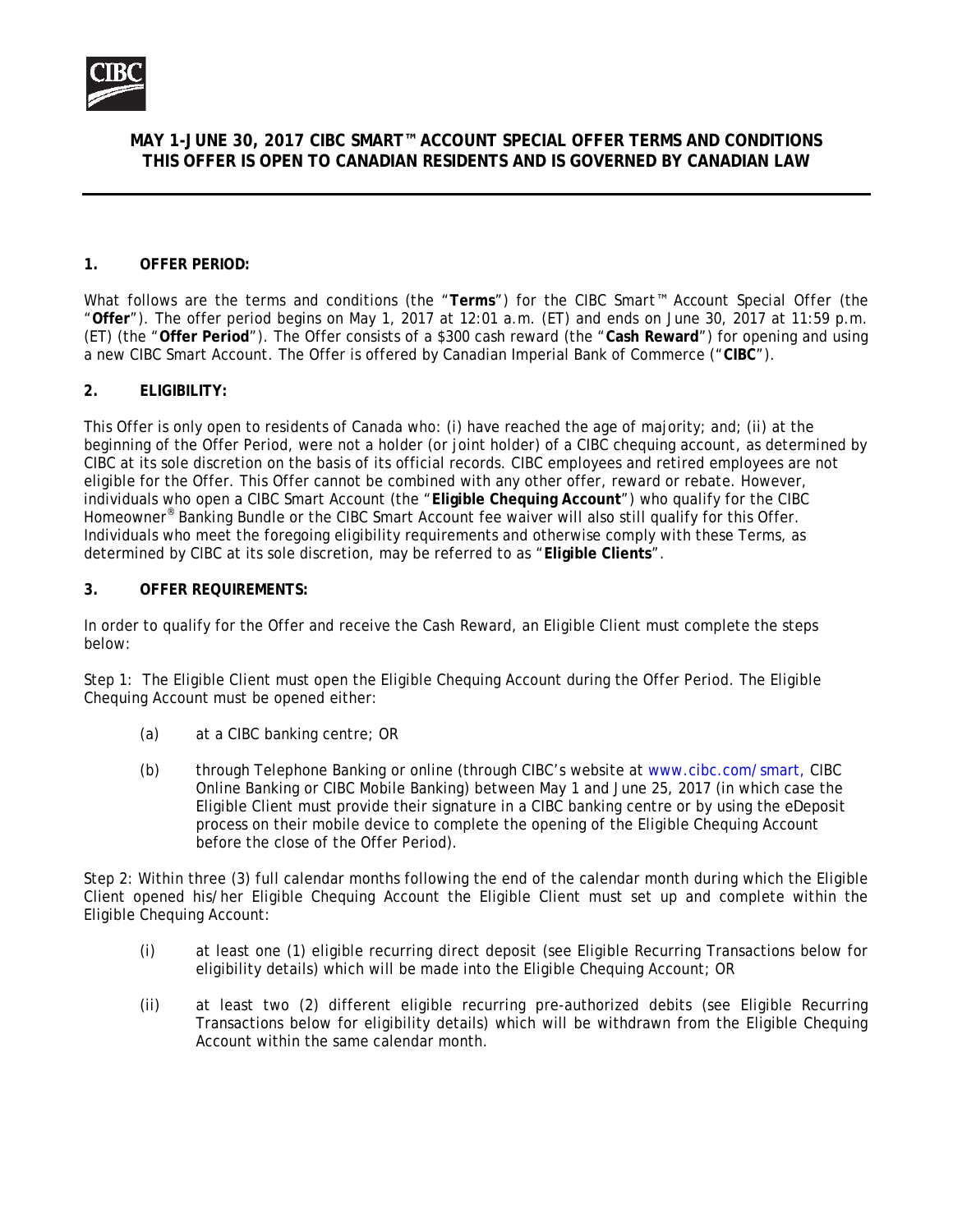**Eligible Recurring Transactions:** Most recurring direct deposits and pre-authorized debits are eligible. Examples of common recurring direct deposits are payroll, CPP/QPP, disability payments, dividends, and government deposits such as Employment Insurance (EI) and provincial parental insurance plan (PPIP). Examples of common recurring pre-authorized debits are pre-authorized bill payments and loan or mortgage payments where you set up pre-authorized instructions with your mortgage, loan, credit card and/or other provider directly from your CIBC Smart Account. Recurring pre-authorized fund transfers that you initiate (i.e., if you use telephone banking, ATM and/or online banking to set up) to other CIBC deposit, credit card or line of credit accounts, or to accounts at other financial institutions, are not eligible for the Offer. For further details, consult with your banking representative to determine whether any given pre-authorized debits or direct deposits are eligible for the Offer.

## **4. OFFER LIMITS:**

Limit of one (1) \$300 Cash Reward per Eligible Client/Eligible Chequing Account (including joint accounts). If CIBC discovers that any person has attempted to use multiple names, identities, email addresses and/or any other information to exceed these limits, then he/she may be disqualified from the Offer (as determined by CIBC at its sole discretion).

## **5. OFFER FULFILLMENT AND CONDITIONS:**

If an Eligible Client qualifies to receive the Cash Reward, such Cash Reward will be directly credited to his/her Eligible Chequing Account (which must remain open and active) within twelve to fourteen (12-14) weeks of completing the applicable requirements as provided herein. The Cash Reward must be accepted as awarded and is not transferable or assignable. The Cash Reward is subject to the **Cash Reward Condition** set out below. No Cash Reward substitutions will be permitted.

## **6. GENERAL TERMS AND CONDITIONS:**

This Offer is subject to all applicable federal, provincial and municipal laws. The decisions CIBC makes with respect to all aspects of this Offer are final and binding on all clients without right of appeal, including, without limitation, any decisions regarding the eligibility of any person. By participating in this Offer, you are agreeing to be legally bound by these Terms.

CIBC, its subsidiaries, affiliates, advertising/promotion agencies and any entity involved in the development, production, administration, or fulfillment of the Offer and each of their respective officers, directors, employees, agents, representatives, successors and assigns (collectively, the "**Released Parties**") will not be liable for: (i) any failure of any website or any device during the Offer; (ii) the failure of any information to be received, captured or recorded for any reason whatsoever, including, but not limited to, technical problems or traffic congestion on the internet or at any website; (iii) any injury or damage to an entrant's or any other person's computer or other device related to or resulting from participating in the Offer; and/or (iv) any combination of the above.

CIBC reserves the right, in its sole and absolute discretion, to withdraw, amend or suspend this Offer (or to amend these Terms) in any way without notice in the event of an error, technical problem, computer virus, bugs, tampering, unauthorized intervention, fraud, technical failure or any other cause beyond the reasonable control of CIBC that interferes with the proper conduct of this Offer as contemplated by these Terms. CIBC reserves the right, in its sole and absolute discretion, to cancel, amend or suspend this Offer, or to amend these Terms, in any way without prior notice or obligation for any reason whatsoever. CIBC reserves the right, in its sole and absolute discretion, and without prior notice, to adjust any of the dates, timeframes and/or other Offer mechanics stipulated in these Terms, to the extent necessary, as a result of any technical or other problems, or in light of any other circumstances which, in the opinion of CIBC, in its sole and absolute discretion, affect the proper administration of this Offer as contemplated in these Terms, or for any other reason. CIBC reserves the right, in its sole and absolute discretion, to disqualify any person CIBC finds or believes (using any evidence or other information made available to or otherwise discovered by CIBC) to be manipulating or otherwise abusing the process, fairness, integrity or operation of the Offer. Eligible Chequing